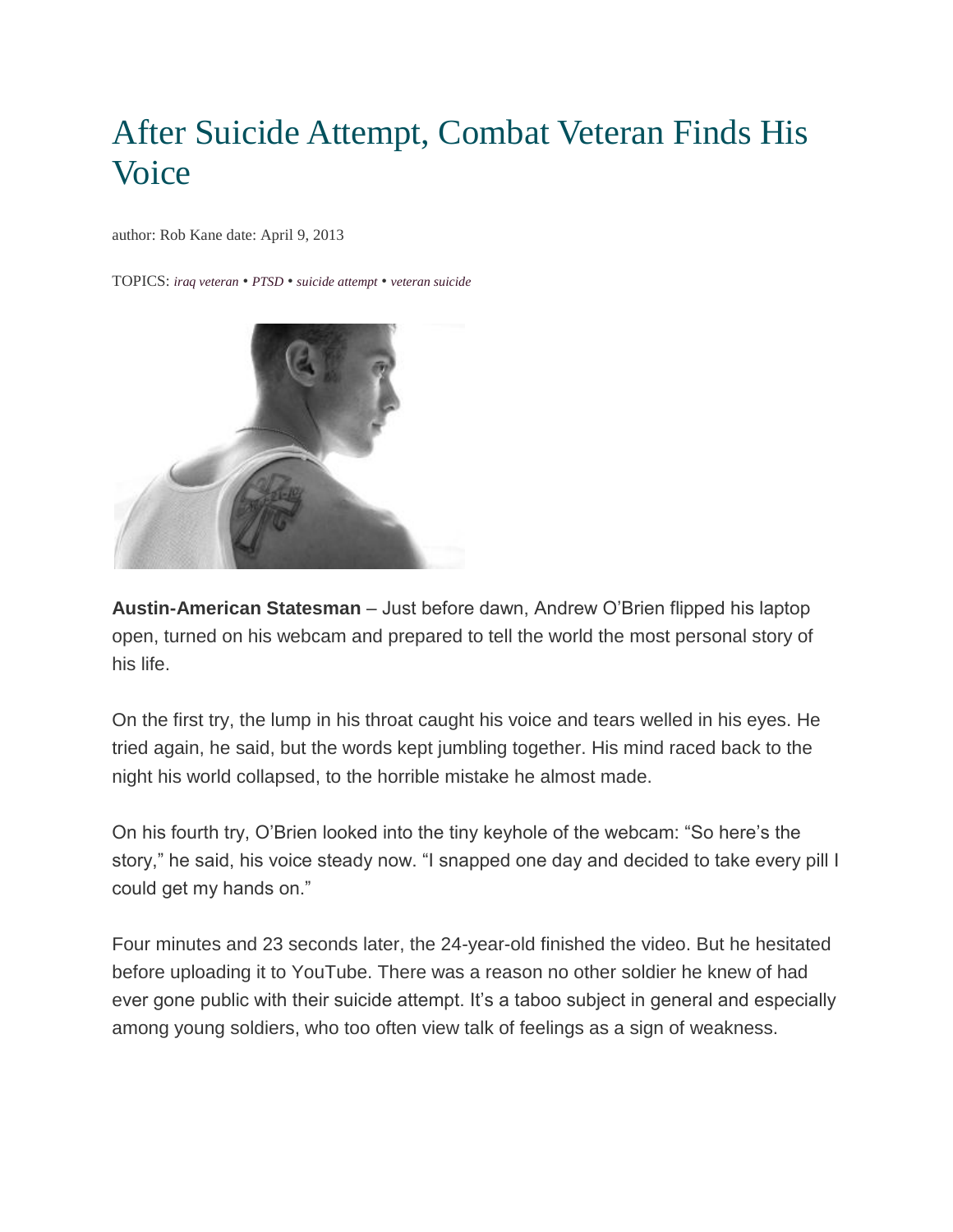For O'Brien too, a suffocating silence — the unexpressed feelings, the untold stories had marked his return from war to his Army post in Hawaii. He came home with nightmares that had started after the night in Iraq when he disobeyed an order, looked under a tarp covering a bomb**-**blasted armored vehicle and saw something his mind couldn't erase.



He kept his struggles hidden from his fellow soldiers, and even from his big brother Lee, an Army infantryman he had followed into war. O'Brien rode his pain alone, into the abyss, but unlike nearly 1,500 other active-duty service members in the past five years, he survived his suicide attempt.

As he sat at his computer that February morning in Austin, he hoped his story would reach other suffering soldiers or the countless families trying to re-establish connections with veterans who have come home from war. "It felt like I was opening up a wound, but opening that wound would close somebody else's," he said later.

A certainty stirred inside him, something reminiscent of what he'd felt after gulping down the pills and deciding he wanted to live. He took a deep breath. And he pressed send.

## **Lead gunner**

O'Brien, 24, grew up a shy, quiet boy in large family of seven brothers and sisters in a suburb of Dallas. After his father left the family, his brother Lee became a father figure. "He always sat back and watched," Lee O'Brien remembered. "He was always the observer."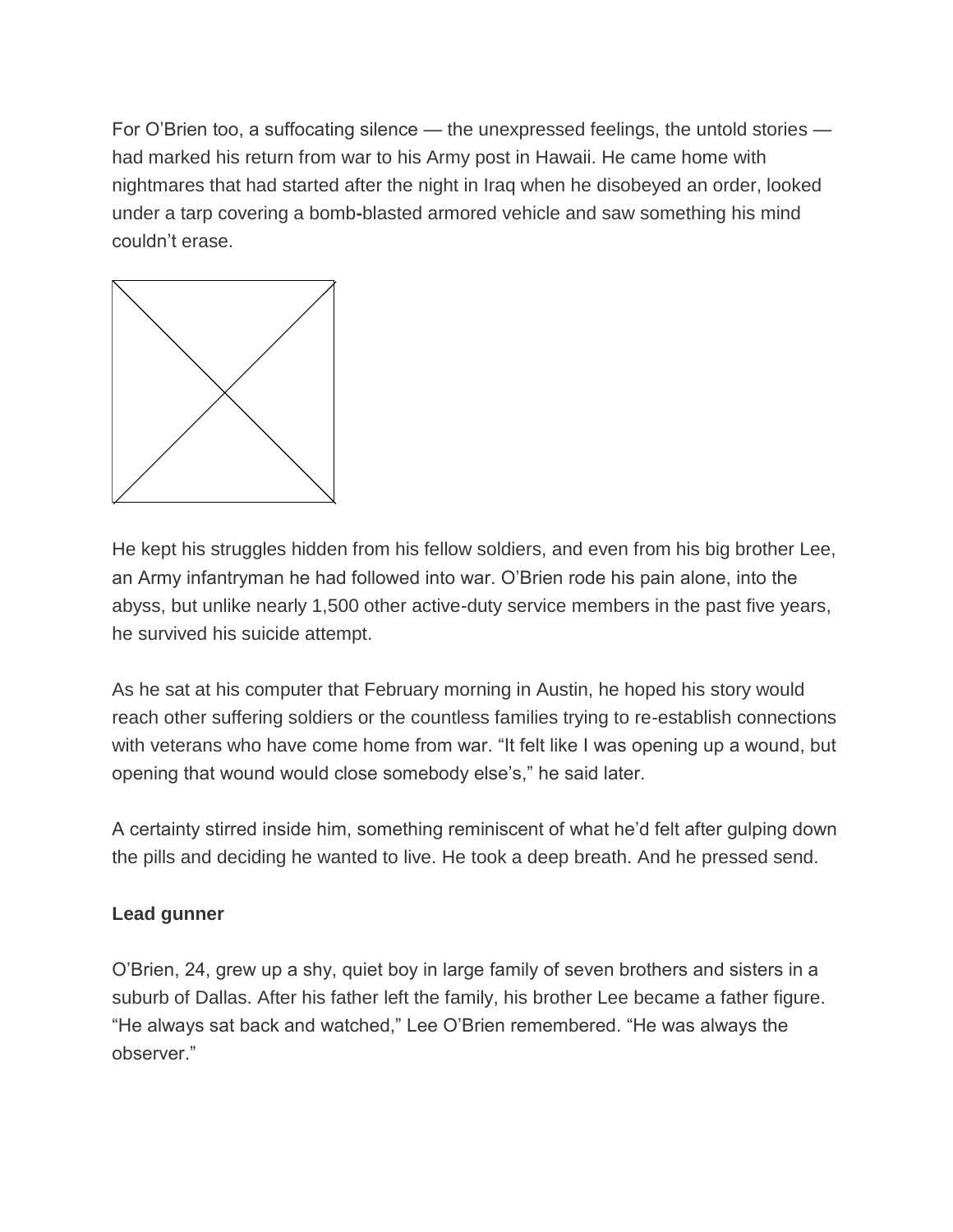Both boys, separated by about two years, got in their fair share of trouble as youngsters, and Andrew said his brother Lee joined the Army to "man up" and walk a straighter line. Andrew knew he wanted to follow his brother's footsteps after he visited him at Fort Bragg and saw the tight bond among the soldiers. "My brother explained to me, when you deploy you become like this very tight- knit family," Andrew O'Brien said.

Andrew O'Brien was 19 when he joined the Army in 2007 at the height of the surge of U.S. troops in Iraq.

At Forward Operating Base Summerall, a bleak outpost north of Baghdad, he was a truck driver in the convoys that crisscrossed Iraq, moving troops and supplies while trying to avoid roadside bombs. Soon he was made a lead gunner, standing atop the armored vehicle, clutching a .50-caliber machine gun and scanning the road for danger, particularly for the improvised explosive devices that regularly ripped through convoys.

"All you're thinking about is you've got to watch the sides of the road," he said. "There is a lot of pressure. You feel like you are responsible. If you pass something, even if it doesn't explode, it could explode on the people behind you."

Three months before the unit was scheduled to return home, Andrew O'Brien and his unit learned that another convoy had been attacked with an IED that dropped from a tree's branches and onto a Mine-Resistant Ambush Protected vehicle, or MRAP whose reinforced hulls are designed to deflect explosions from below. The blast killed the lead gunner, who was a 19-year-old with a young son, and two members of the crew.

After the crippled MRAP was towed to the base and covered with a tarp, Andrew O'Brien's sergeant ordered the men to steer clear of it.

Andrew O'Brien, though, felt compelled to look. He worried he was getting complacent, potentially putting his men in danger. Seeing the results of the IED up close, he figured, would snap him into the proper alertness.

That night, he sneaked out to the truck and pulled back the tarp. The bodies were mostly gone, but the truck hadn't been cleaned of the grisly evidence of the blast.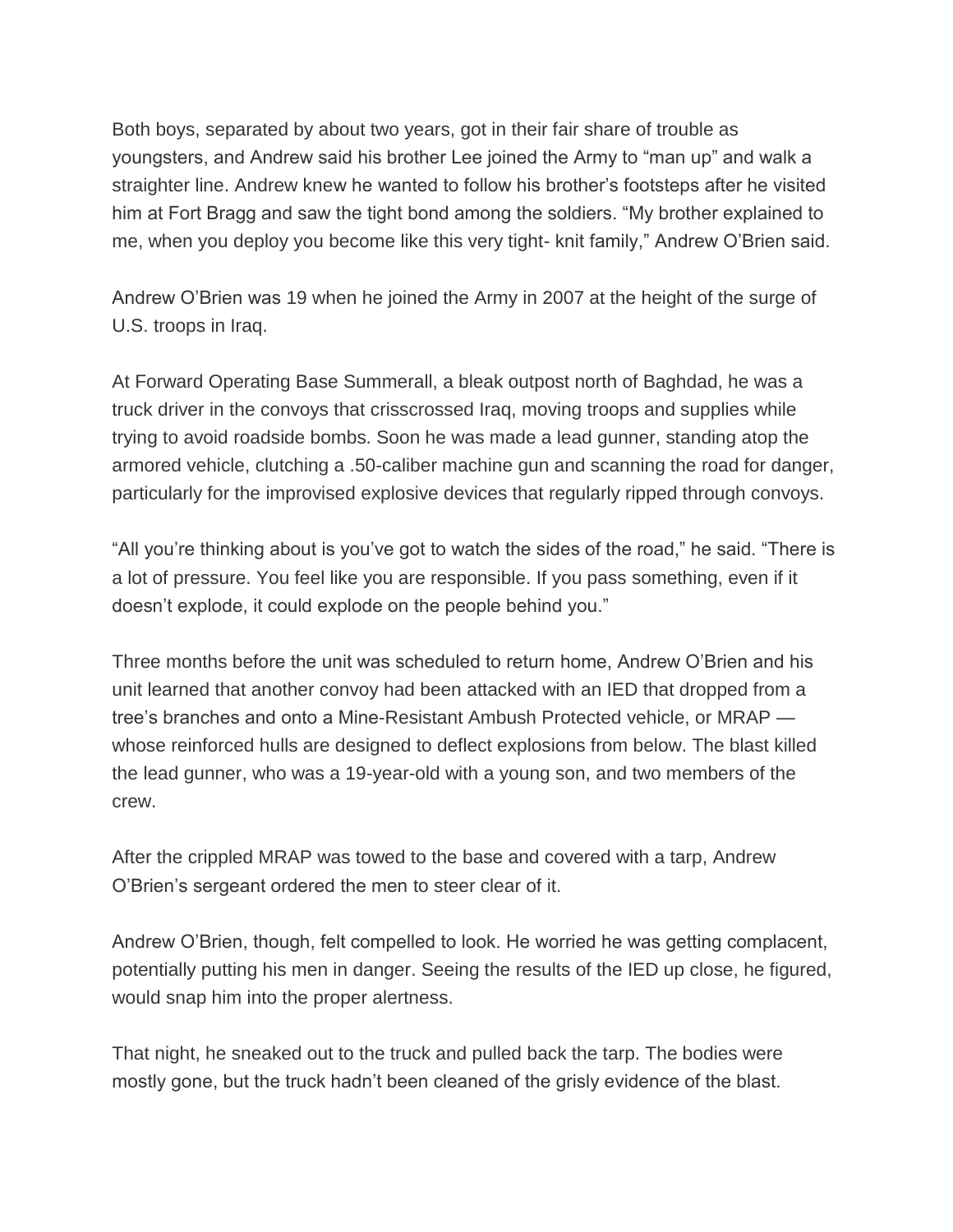"It was the biggest mistake I ever made," he said. "I can't get that image out of my mind. It's burned in there."

Afterward, he grew paranoid; he would call out every piece of debris on the road, forcing the convoy to stop repeatedly so the items — often just trash — could be inspected.

"When we went through villages it felt like I was having a heart attack, making everyone show you their hands," he said. "And it is your hand on the gun, just waiting."

The dreams came soon after, but instead of strangers in the MRAP, he saw the bodies of his men.

He didn't tell anyone in his unit what he had done, and if they noticed a change in his behavior, no one said anything. By summer's end, the unit made its last convoy run riding in anxious silence until they pulled back into the base and the soldiers tumbled from the trucks with joyous shouts. "You could finally breathe again," Andrew O'Brien said. "It kind of felt like our war was over."

## **'Pretend it never happened'**

After the unit returned to Schofield Barracks outside Honolulu in the fall of 2009, Andrew O'Brien's life quickly turned into a binge of drinking and partying. At first, the drinking was a celebration and release; he was with his battle buddies, and they had survived. About a month after coming home, though, the nightmares returned, and the drinking began to serve another purpose: helping him forget.

Andrew O'Brien and his buddies would drink until they passed out and slipped into a dreamless slumber. They never talked about the darker side of Iraq. "That's what was so weird," he said. "You go out there and you go through it all together, but you came back and just want to pretend it never happened."

One by one, his friends transferred to other units or left the Army altogether. Andrew O'Brien felt a sadness watching them leave, his support system crumbling piece by piece.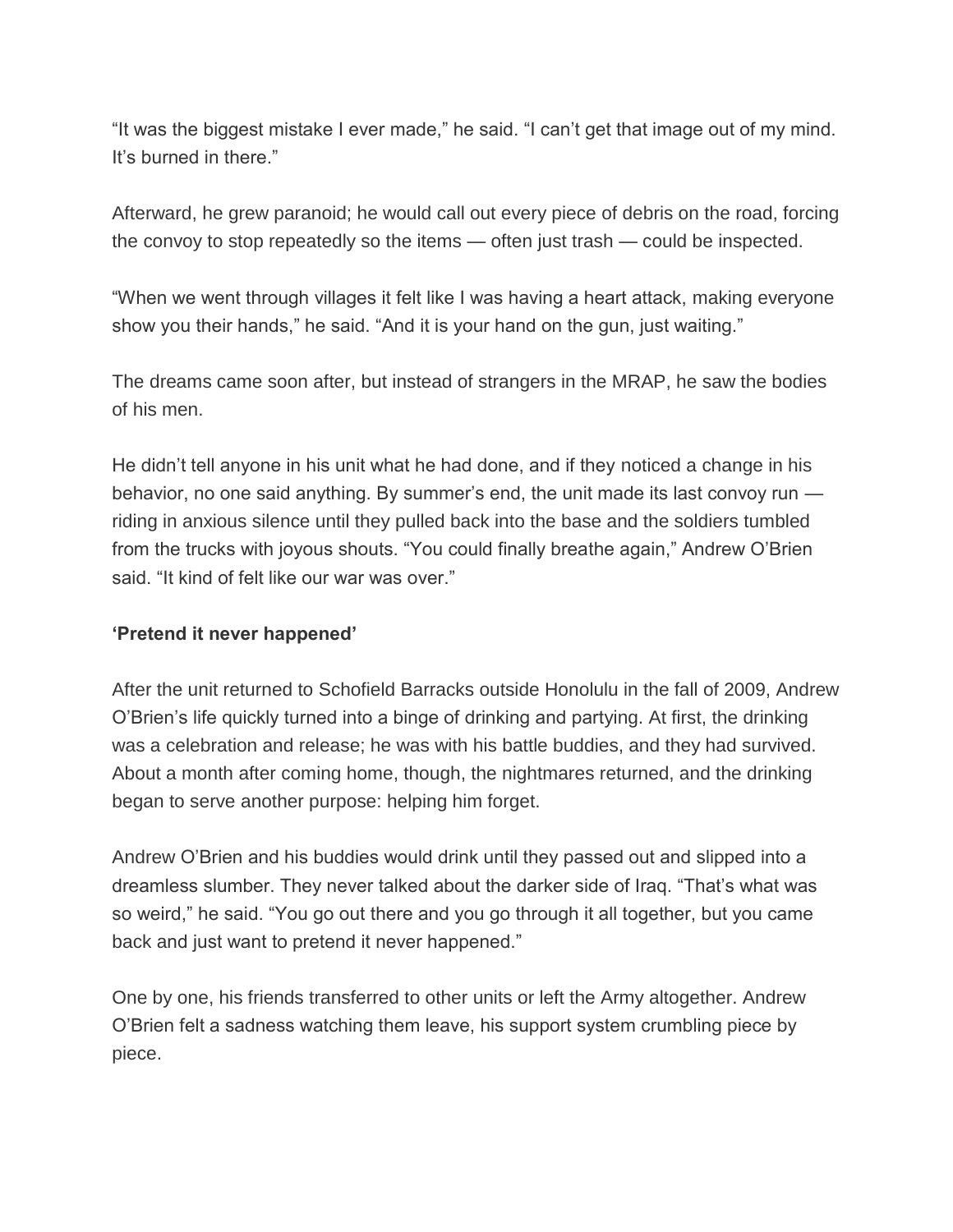He also began to have flashbacks as he trained the next batch of soldiers for convoy work. The sound of the truck engine or the smell of gasoline could send his mind hurtling back to Iraq. Eventually, at the urging of a girlfriend, he decided to visit a civilian counselor on the base.

He'd done the required mental health screening when he first returned to Hawaii, but he called the process a joke. Soldiers were herded into a large room and asked in plain view of other waiting soldiers if they needed mental health help. "Of course you're not going to say that in front of all these people," he said.

The visits with the counselor ended abruptly, however, after Andrew O'Brien said she questioned his version of what he experienced in Iraq. To O'Brien, the counselor had judged him, had called him a liar. "I stood up and told her if someone gets hurt because of this it's your fault," he said. "I never went to that counselor again."

Around this time, his first sergeant called him out in front of his unit because of his mental health visits, humiliating him in front of other soldiers. The two incidents convinced him that seeking out professional help was a losing bet. Instead, he would make it through on his own.

"I decided I would keep trying to push it down and ignore it, and hopefully it would just go away," he said. "I put a smile on my face every day and walked around like everything was fine. I'm good at that, and a lot of soldiers are good at that: sucking it up and pretending everything is perfect."

## **Four bottles of pills**

Shortly before Thanksgiving 2010, Andrew O'Brien took a camping trip with some friends, including one of his last remaining combat buddies, along the glorious Hawaiian beaches. That night they drank heavily and got into an argument — O'Brien can't remember about what, but it ended with a fistfight on the sand. The next morning, the sullen pair set off for home, the car silent until the argument erupted again.

"I was exhausted from drinking, I felt horrible," O'Brien said. "I guess that day I realized I had become different than I was before."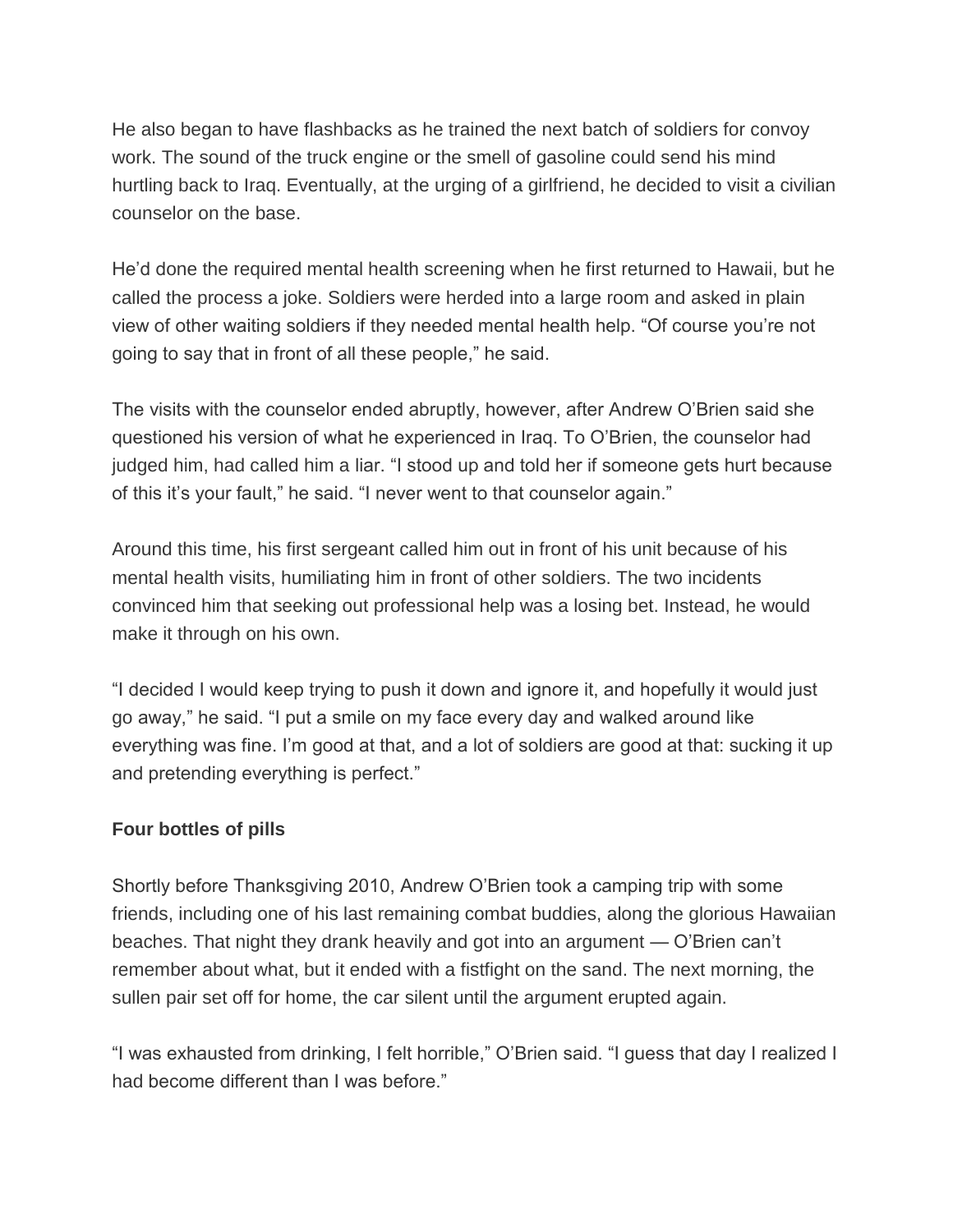His friend dropped him off, and Andrew O'Brien walked into the house he shared with his sergeant. O'Brien started pacing back and forth in the empty house.

"My mind was just flooding like a dam had broke," he said. Memories of Iraq, of the truck, of how he missed the guys he served with, of his troubled childhood. "Your mind just goes 100 miles an hour. You think 'I'm never going to be normal again.'"

He walked into the kitchen and saw four bottles of pills: Ambien, antidepressants, overthe-counter painkillers. He had contemplated suicide before, mostly in the desperate moments when he would wake up from a nightmare. If he'd had a gun, he's sure he would have shot himself one of those nights.

But on this day, the fight with his friend had broken something inside him. He chugged the pills down with beer, hoping the alcohol would speed up the process. At first he was filled with rage, punching holes in the walls and fracturing his hand. He grabbed a knife and put it on the table, contemplating cutting himself in hopes of ending it faster.

Sitting on the couch, he said he felt what he believes was his soul leaving his body.

"I'm not a very religious person, but that's what it felt like," he said. "You could feel something leaving your body, and that's when reality kicks in. This is it."

And that's when he realized he wasn't ready.

*"It's too late*," he thought to himself. *"They won't be able to save me."*

He has no memory of picking up the phone and making the 911 call.

## **A brother's love**

As an infantryman**,** Lee O'Brien served a 15-month deployment to Afghanistan, where he took part in a number of battles and firefights. He had suffered his own nightmares and was being medically discharged from the Army because of post-traumatic stress when he got the call about his brother's suicide attempt.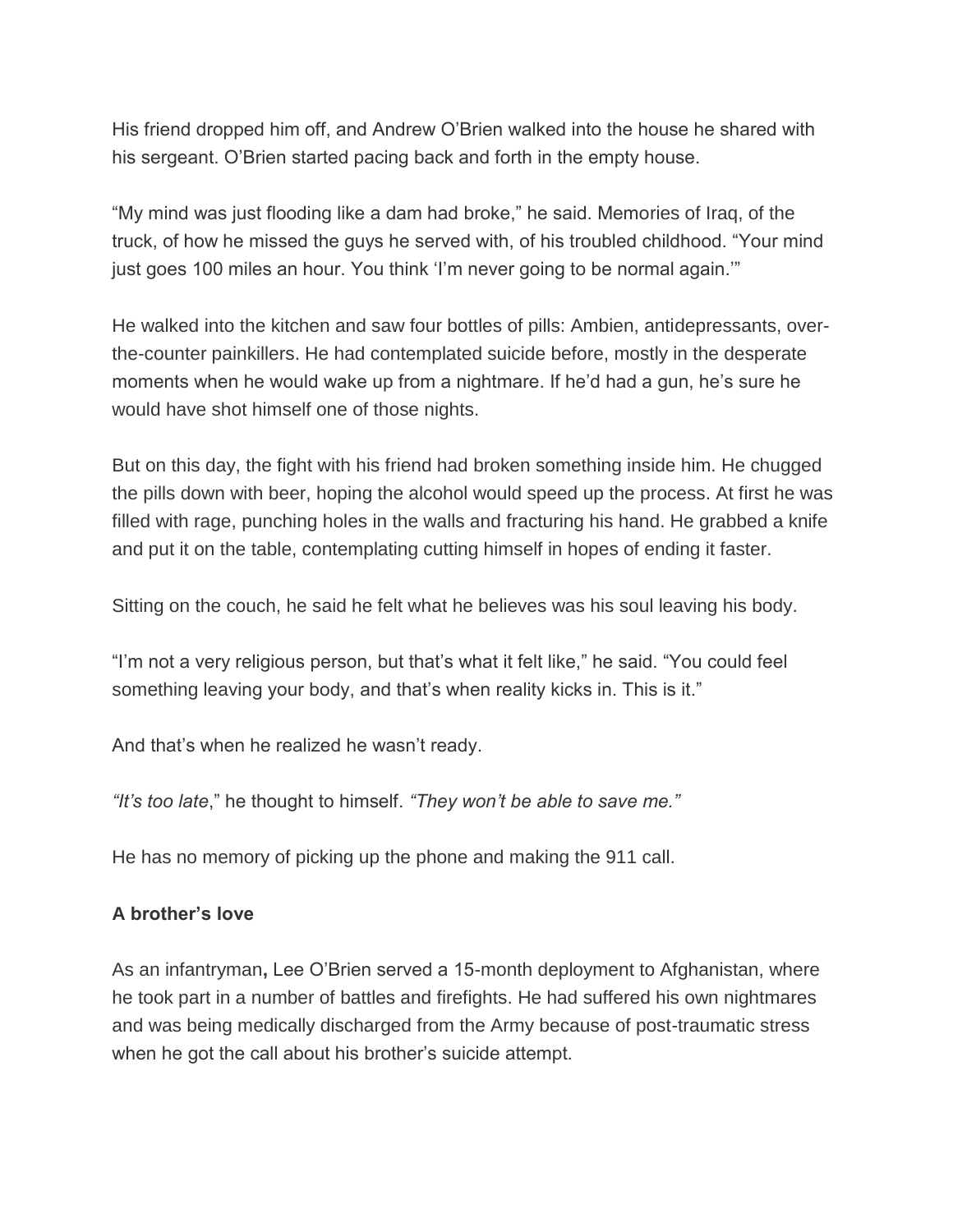"I had no clue," said Lee O'Brien, who was stationed at Fort Bliss in El Paso. "We had talked here and there, but he didn't talk about his wartime experiences like I did. For me, talking about it, what I had been through, (helped) me. But he bottled it up."

Andrew O'Brien said he never confided in his brother because he didn't feel his trauma was in the same league as what Lee had experienced during his time in the infantry.

That morning**,** when Andrew O'Brien was handed a phone in his hospital bed, the O'Brien brothers shared their experiences for the first time.

"That's when we bonded over it," Andrew O'Brien said. "You could feel the love. That helped a lot in pushing me back to being not suicidal. You don't realize how many people there are who love you. I woke up that morning and realized how many there were."

They talked at least once a week after that.

"He knew from that point on that he could call me if anything was going on," Lee O'Brien said. "It made it easier that I had already walked that line."

A few weeks later, Andrew O'Brien went to the chaplain of his unit and asked to talk to the soldiers. "I felt that firsthand experience would help, but they wouldn't let me. That's when I stopped trying to help: I guessed it wasn't that big a deal. There must not be that many soldiers dying of suicide."

In fact, suicides were spiking within the military's ranks. A few months earlier, the Army had released a landmark report acknowledging the record suicide numbers and placing some of the blame on Army leaders who weren't taking mental health issues among their soldiers seriously enough.

Since then, the Army has instituted a number of suicide prevention programs and beefed up others already in place, to little effect. Military officials say they cannot pinpoint a single reason for the rise: deployments, financial woes, relationship problems and more have been cited as contributing factors.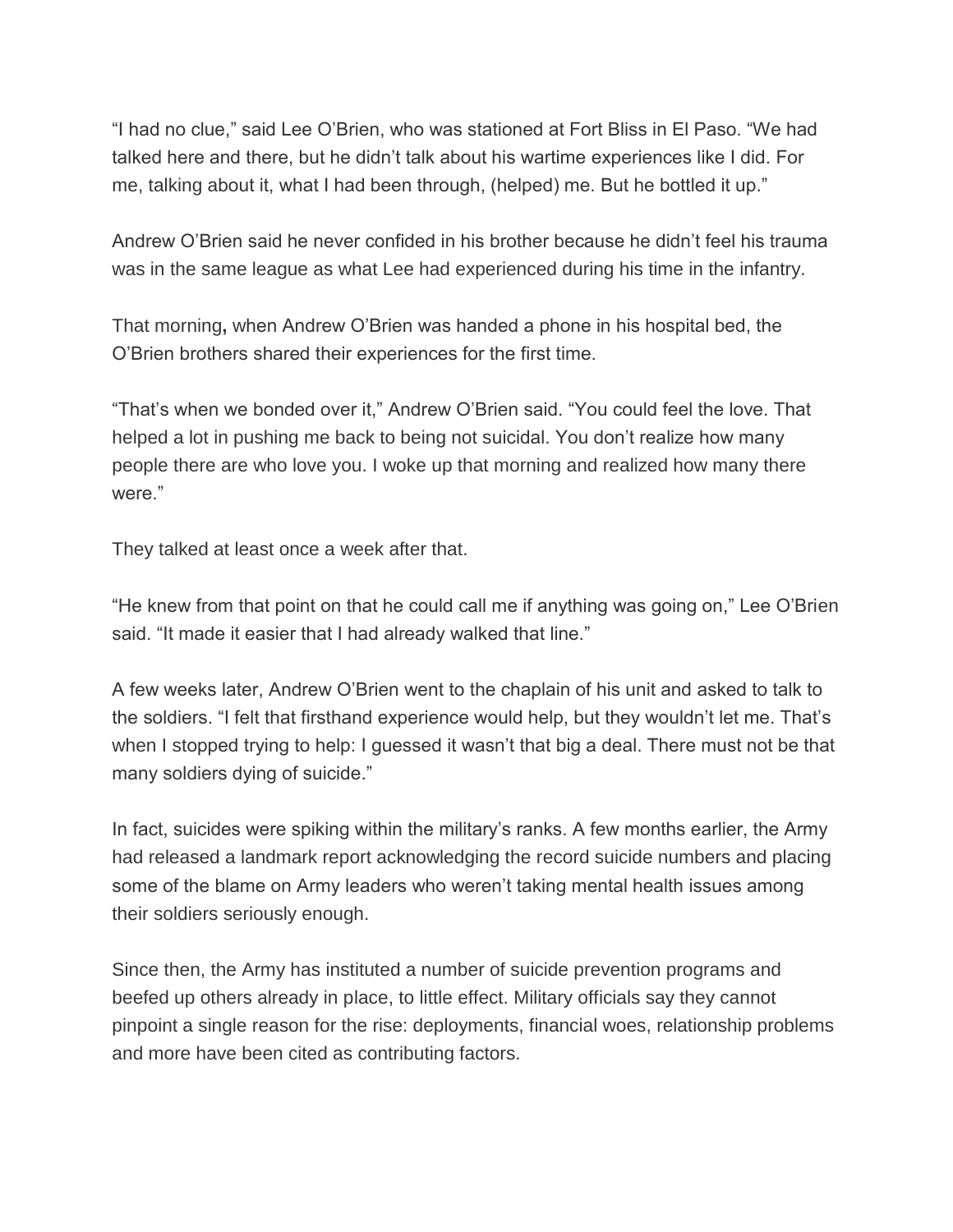Suicide rates continued to climb, and last year about one service member a day died of suicide. Even more, like Andrew O'Brien, tried to kill themselves. In 2011, there were three times as many suicide attempts as suicide deaths.

#### **Searching**

Andrew O'Brien left the Army in February 2011 and moved in with his brother, who by then was living in Dallas. For the first time, he was around someone he could talk to about Iraq.

"It's hard to talk to someone who has never been through it," he said. "They can feel sorry for you and they can feel sympathy, but you don't want sympathy. You're just wanting to know you're normal for feeling that way. My brother was my counselor."

The O'Brien brothers were actually practicing a form of what experts call peer-to-peer counseling, which has been hailed by military leaders as particularly effective in battling mental health issues. The Texas Senate recently approved an additional \$4 million for veterans mental health, much of which will be used to help train veterans and their family members in more formal peer programs.

After those talks with his brother, Andrew O'Brien said his dreams of the truck came less frequently. He had learned to wake himself up when they began.

After the suicide attempt, Lee O'Brien wanted his brother close: "I think it really helped him out having someone who he could trust no matter what. And it meant a lot to me to have him."

At the same time, Andrew O'Brien felt adrift. He tried a semester at DeVry Institute studying computer science, but decided school wasn't for him. He tried his hand at a number of jobs and briefly started an errand-running business, but nothing seemed right. After about four months, he left his brother's place and over the next few months moved eight times, living briefly with old Army buddies and on the couches of friends in Texas and Chicago.

He eventually landed in Austin, a place he had visited and loved, in the spring of 2012, renting a room in South Austin from a woman who had advertised on Craigslist.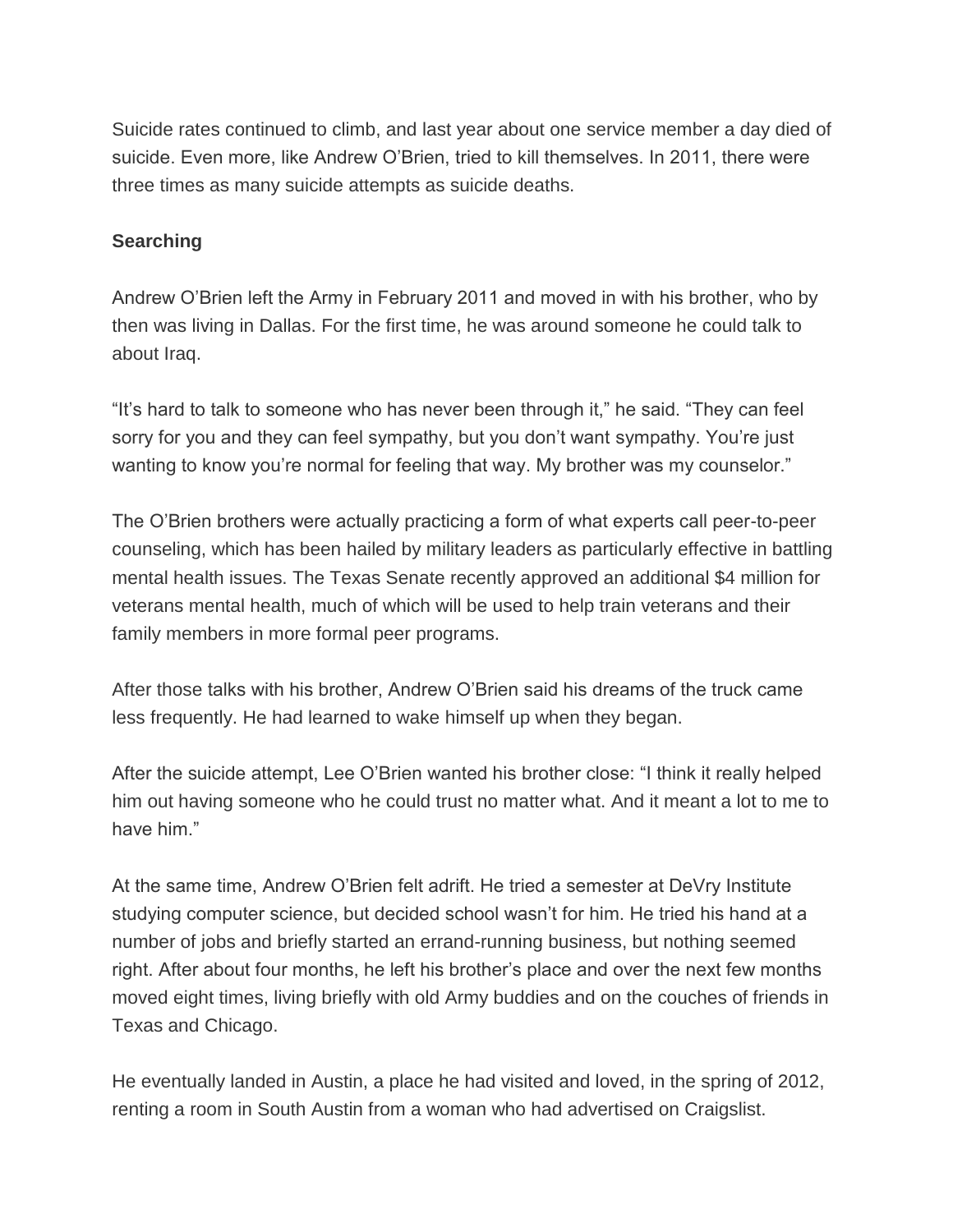"I felt like I was searching for so long for a place I was comfortable in," he said.

He got a clerical job with a medical supply company. Then, in January, he saw a headline that would shape his future: The VA reported that 22 veterans per day were killing themselves.

"I was just shocked, amazed," he said. "The first thing I thought was 'Wow, I wasn't alone.' All these other people felt exactly the same way. The only difference is I woke up the next morning."

Now that the issue had landed in the national consciousness, he figured people might want to listen to his story. "This is my time," he thought. "I can stop someone from doing what I did."

## **Going public**

He sat down and wrote a 32-page guide for families with returning veterans with practical tips on how to deal with loved ones who had gone to war. He sent it to Amazon to have it self-published.

He set up a website and Twitter account, then made the YouTube video. That's when the seriousness of what he was doing hit him. As a teenager he wasn't capable of making friends with anyone he didn't grow up with, he said, and "I couldn't sit and have a conversation with anyone I didn't know, so I never thought I'd be able to do this.

"I was thinking, once I click this button, there's no turning around. If I click this and put this up on YouTube, people are going to see it, and my life is going to be out there. This is the most private thing someone could have in their life, and I am just blasting it across to anyone that will listen to me. I thought about it and said, 'You know what, I'm going to do it.'"

His story began to spread. On Twitter, he was contacted by a Louisiana veterans group called NOLA Patriots. There had recently been a rash of suicides among the veteran community there, and organizers wanted O'Brien to speak at a suicide awareness rally in early March.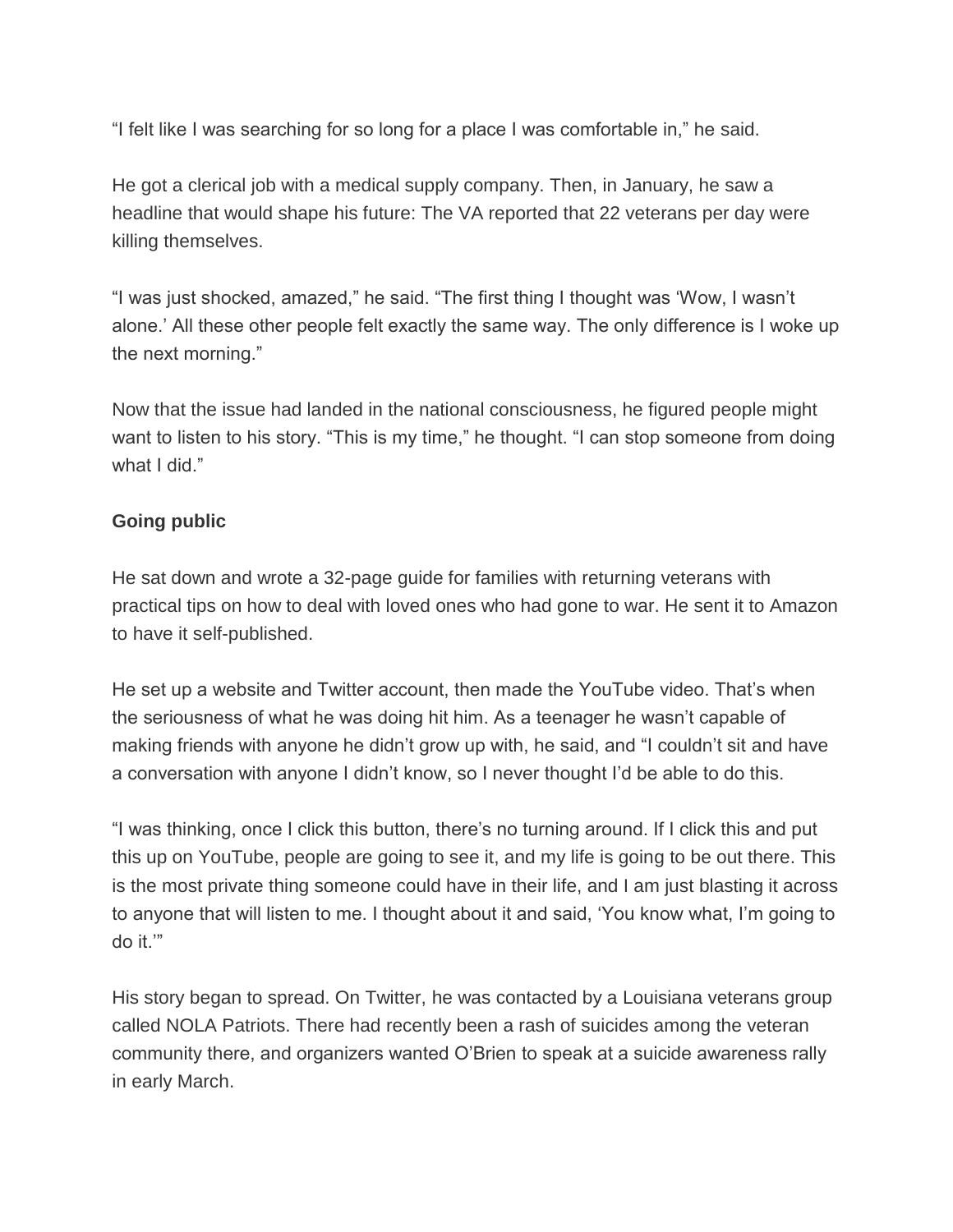His roommate, Tana Campbell, had become engrossed in the project and agreed to drive him to New Orleans and invest in the campaign. The pair drove to New Orleans with soaring spirits, making an excited YouTube video on the way, arriving at their hotel at about 3 a.m.

"As soon as I lay down, my mind starts racing: what am I going to say, how am I going to order it? Should I write something down?" he said. But he didn't want to read off notes. He wanted to speak from the heart.

The next morning, he walked to the podium in the shadow of a highway overpass and took the microphone. He began haltingly, but as the words tumbled out of his mouth he found a rhythm. As his confidence grew, so too did a down-to-earth charisma and natural storytelling ability that had gone untapped for so long.

"It's hard to talk about, but it needs to be talked about," he told the crowd. "We've been in this war for so long now it's just becoming normal, and it's not all right."

Looking into the crowd, he spotted the mother of the veteran who had recently killed himself and began to tear up. Someone from the crowd brought him a tissue: "Sorry about that, it's my first speech, and it's still pretty sensitive to me."

Driving home that day, Andrew realized this was his calling.

"Before it was all just a dream, me chasing a dream," he said. "After the speech, it made me confident this could go somewhere. Because I'm going to push this to the limit and go as far as I can with it."

#### **What we have been looking for**

On a picture-perfect late winter day above Lake Travis last month, about 20 people sat in chairs on the veranda of a lavish lake home as Andrew O'Brien stepped forward in white dress shirt and told his story and then invited questions.

He had set up this meeting himself at the rental home, whose owners had heard of his project and donated the space. He publicized it online, inviting veterans and their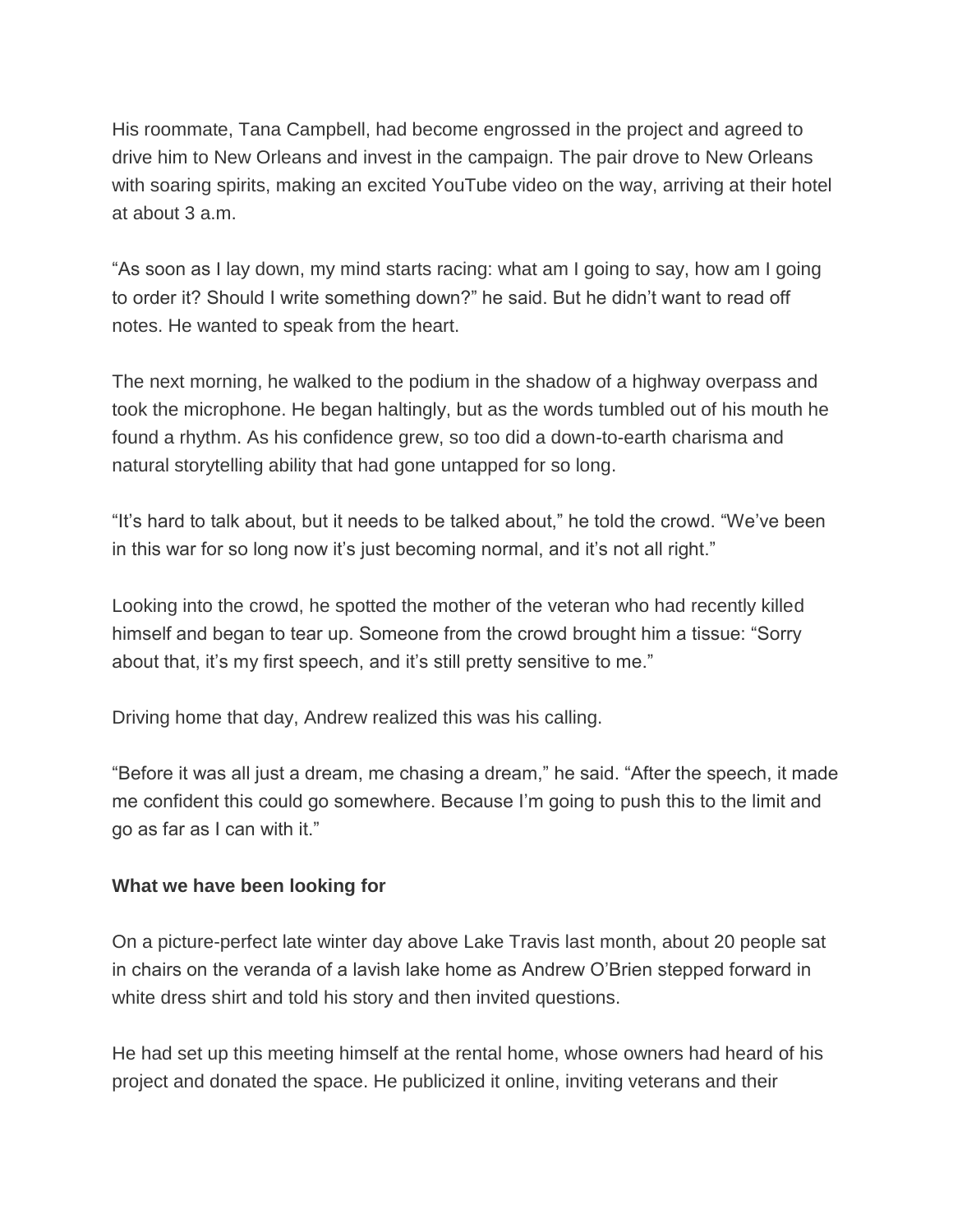families. The assembled mothers asked how they could help their sons and daughters during a panic attack, how to get them out of the house if they retreat from the world.

"Your job is not to understand, it's to support them through it," he told the parents. "We don't want you to think we are weak. You have to make them feel as normal as possible."

Afterward, the mothers crowded around Andrew, telling him their stories.

"If I had had him earlier it would have made a huge difference," said Mary Chin of Pflugerville, whose son did four tours in Iraq. "They come back from war a totally different person. You have to re-establish a relationship with them, but you're kind of lost. This is the resource we have been looking for as parents. I feel like I've found a new friend, a resource I didn't know existed."

Andrew O'Brien believes this is just the beginning. He hopes to speak to groups of returning veterans and give them the hope he now feels.

"That night, when I felt whatever it was leaving me, it was pushed back in, and I feel like this is what I was supposed to do," he said. "This is the time that people will listen."

## **Resources**:

To learn more about Andrew O'Brien's suicide prevention project visit [http://www.wyshproject.org/.](http://www.wyshproject.org/)

O'Brien will speak at the Marchesa Hall and Theatre, 6406 N. Interstate 35, No. 3100, at 7 p.m. Wednesday.

Veterans Crisis Line: 1-800-273-8255 and press 1.

## **BREAKING THE SILENCE**